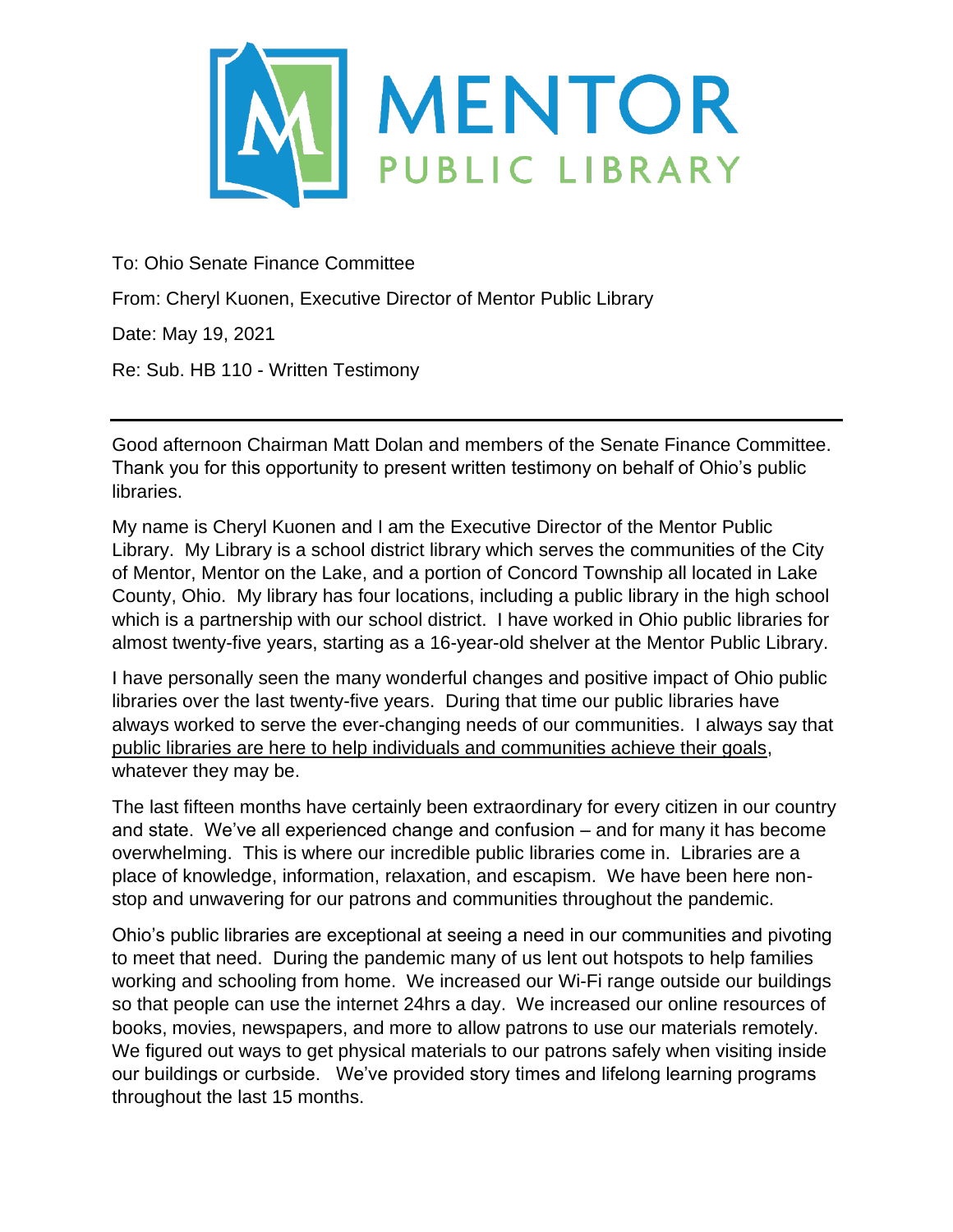Below I've included the spreadsheet stats of our library system for 2020. But I can't stress enough that public libraries are so much more than numbers. Just last week we had a patron approach the reference desk to tell us his story and the impact the library made on him.

Six years ago that patron was homeless. He was living in a dumpster and didn't have a job. He visited our library every day. It was a place to stay warm or cool, and to read and learn. He wanted us to know how grateful he was that we welcomed him in everyday during this low point in his life and to let us know that he now has a job, a home, and a car.

When I started as Executive Director at Mentor Public Library just over four years ago, a grandmother approached me. She was taking online classes through our database resources because she wanted her granddaughters, who were in her custody, to see that you can make something of yourself regardless of age or circumstance.

These are just two examples of how public libraries have positively impacted someone's life. Our Ohio public libraries have thousands of stories that don't fit in a spreadsheet.

This is why having stable and consistent funding in the Public Library Fund (PLF) is so important. Currently we receive 1.7% of the GRF. The House version of the budget lowers our funding to 1.66% and a 2% income tax cut will further reduce the total GRF. Though those differences may appear small, it will have a huge impact on public libraries' funding and their ability to help individuals and communities achieve their goals. There are currently 50 library systems in Ohio that rely fully on the PLF to support their services to the community.

I ask that you consider maintaining the PLF at the current 1.7% of the GRF and hold libraries harmless with any income tax cuts.

Thank you for your consideration.